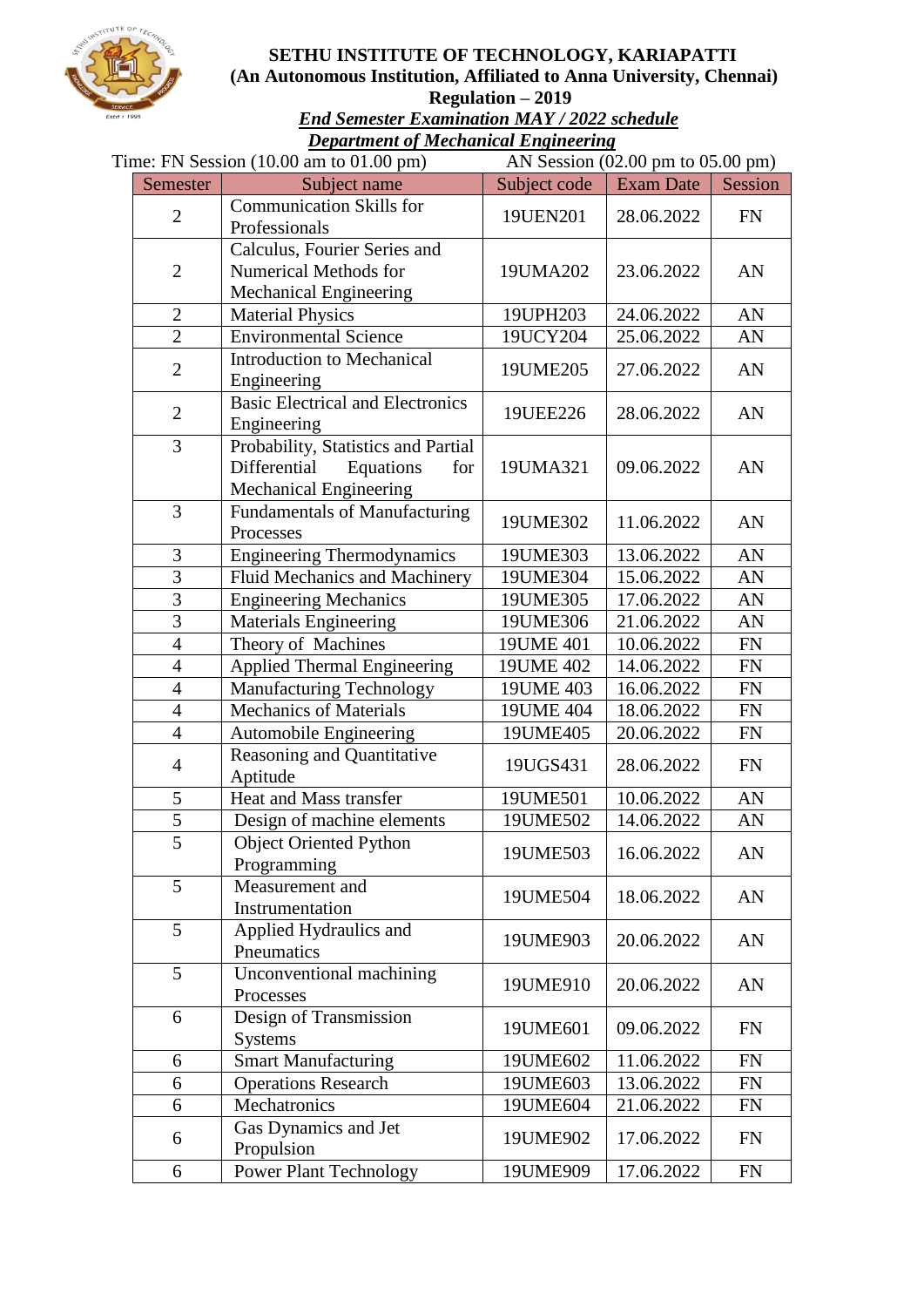#### *Department of Civil Engineering*

| Semester                     | Subject name                                                                             | Subject code                     | <b>Exam Date</b> | Session                          |
|------------------------------|------------------------------------------------------------------------------------------|----------------------------------|------------------|----------------------------------|
| $\overline{2}$               | Communication skills for                                                                 | 19UEN201                         | 28.06.2022       | <b>FN</b>                        |
|                              | Professionals                                                                            |                                  |                  |                                  |
|                              | Differential equations, Complex                                                          |                                  |                  |                                  |
| $\overline{2}$               | analysis and Transform                                                                   | 19UMA206                         | 23.06.2022       | AN                               |
|                              | techniques                                                                               |                                  |                  |                                  |
| $\overline{2}$               | <b>Building Physics</b>                                                                  | 19UPH206                         | 24.06.2022       | AN                               |
| $\overline{2}$               | <b>Environmental science</b>                                                             | 19UCY204                         | 25.06.2022       | AN                               |
| $\overline{2}$               | Introduction to Civil Engineering                                                        | 19UCE205                         | 27.06.2022       | AN                               |
| $\overline{2}$               | <b>Basic Electrical and Electronics</b>                                                  | 19UEE226                         | 28.06.2022       | AN                               |
|                              | Engineering                                                                              |                                  |                  |                                  |
| 3                            | Probability, Statistics and                                                              | 19UMA325                         | 09.06.2022       | AN                               |
|                              | <b>Transform Techniques</b>                                                              |                                  |                  |                                  |
| 3                            | <b>Engineering Geology and</b>                                                           | 19UCE302                         | 11.06.2022       | AN                               |
|                              | <b>Construction Materials</b>                                                            |                                  |                  |                                  |
| 3                            | <b>Basics of Engineering</b><br>Mechanics                                                | 19UCE303                         | 13.06.2022       | AN                               |
| 3                            | Water Supply Engineering                                                                 | 19UCE304                         | 15.06.2022       | AN                               |
| $\overline{3}$               | <b>Fluid Mechanics</b>                                                                   | 19UCE305                         | 17.06.2022       | AN                               |
| $\overline{3}$               | Surveying                                                                                | 19UCE306                         | 21.06.2022       | AN                               |
| $\overline{4}$               | <b>Numerical Methods</b>                                                                 | 19UMA423                         | 10.06.2022       | FN                               |
| $\overline{4}$               | Soil Mechanics                                                                           | 19UCE402                         | 14.06.2022       | <b>FN</b>                        |
| $\overline{4}$               | <b>Strength of Materials</b>                                                             | 19UCE403                         | 16.06.2022       | <b>FN</b>                        |
| $\overline{4}$               | <b>Waste Water Engineering</b>                                                           | 19UCE404                         | 18.06.2022       | <b>FN</b>                        |
| $\overline{4}$               | <b>Highway Engineering</b>                                                               | 19UCE405                         | 20.06.2022       | <b>FN</b>                        |
| $\overline{4}$               | Applied Hydraulic Engineering                                                            | 19UCE406                         | 22.06.2022       | FN                               |
| 5                            | Structural Analysis - I                                                                  | 19UCE501                         | 10.06.2022       | AN                               |
| $\overline{5}$               | <b>Foundation Engineering</b>                                                            | 19UCE502                         | 14.06.2022       | AN                               |
|                              | Design of Reinforced Concrete                                                            |                                  |                  |                                  |
| 5                            | Elements                                                                                 | 19UCE503                         | 16.06.2022       | AN                               |
|                              | Water Resources and Irrigation                                                           |                                  |                  |                                  |
| 5                            | Engineering                                                                              | 19UCE504                         | 18.06.2022       | AN                               |
| 5                            | <b>Concrete Technology</b>                                                               | 19UCE919                         | 20.06.2022       | AN                               |
| 6                            | Structural Analysis - II                                                                 | 19UCE601                         | 09.06.2022       | FN                               |
| 6                            | Design of Steel Structures                                                               | 19UCE602                         | 11.06.2022       | FN                               |
| 6                            | <b>Municipal Solid Waste</b>                                                             | 19UCE906                         | 13.06.2022       | <b>FN</b>                        |
|                              | Management                                                                               |                                  |                  |                                  |
| 6                            | Urban Planning and                                                                       | 19UCE915                         | 13.06.2022       | FN                               |
|                              | Development                                                                              |                                  |                  |                                  |
| 6                            | <b>Structural Dynamics and</b>                                                           | 19UCE917                         | 17.06.2022       | <b>FN</b>                        |
|                              | <b>Earthquake Engineering</b>                                                            |                                  |                  |                                  |
| 6                            | <b>Structural Design and Drawing</b>                                                     | 19UCE921                         | 17.06.2022       | <b>FN</b>                        |
| 6                            | Logical Reasoning and Aptitude                                                           | 19UGS631                         | 28.06.2022       | <b>FN</b>                        |
| $\mathcal{R}_{\text{amoot}}$ | <b>Department of Electronics and communication Engineering</b><br>$Subi$ $\alpha t$ name | $Subiact, code \mid Even \; Dot$ |                  | $S_{\alpha\alpha\alpha i\sigma}$ |

| Semester       | Subject name                                        | Subject code | <b>Exam Date</b> | Session |
|----------------|-----------------------------------------------------|--------------|------------------|---------|
| $\overline{2}$ | Communication skills for<br>Professionals           | 19UEN201     | 28.06.2022       | FN      |
| $\overline{2}$ | Calculus, Complex Analysis<br>and Numerical methods | 19UMA204     | 23.06.2022       | AN      |
|                | <b>Electro Magnetic Theory</b>                      | 19UPH208     | 24.06.2022       | AN      |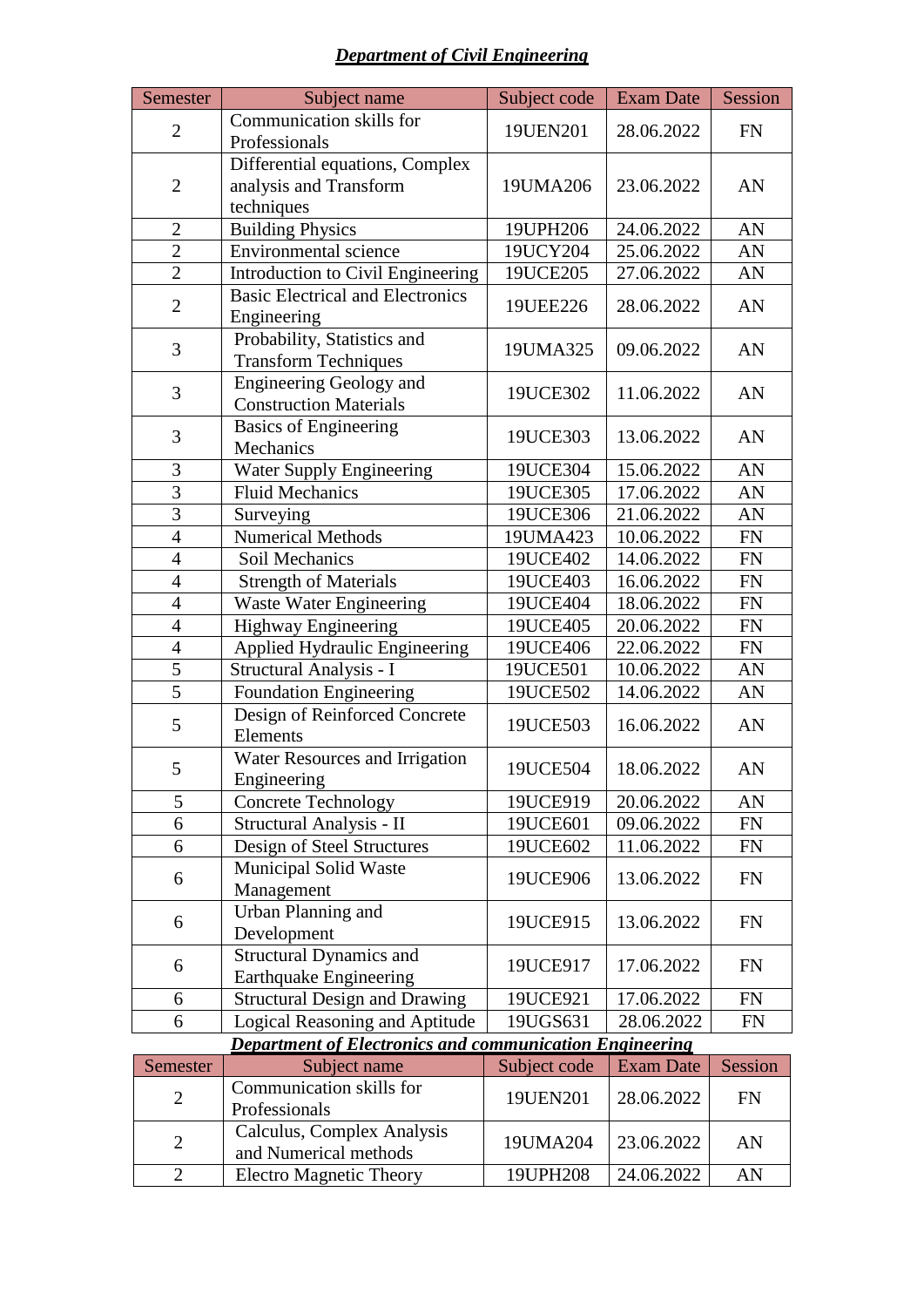| $\overline{2}$ | <b>Environmental</b> science                                      | 19UCY204          | 25.06.2022 | AN         |
|----------------|-------------------------------------------------------------------|-------------------|------------|------------|
| $\overline{2}$ | Introduction to Electronics and                                   | 19UEC205          | 27.06.2022 | AN         |
|                | <b>Communication Engineering</b>                                  |                   |            |            |
| $\overline{2}$ | <b>Electronic Devices</b>                                         | 19UEC206          | 28.06.2022 | AN         |
| 3              | Numerical Analysis and Linear<br>Algebra                          | 19UMA323          | 09.06.2022 | AN         |
| 3              | Digital Electronics and Design                                    | 19UEC302          | 11.06.2022 | AN         |
| 3              | <b>Circuit Theory</b>                                             | 19UEC303          | 13.06.2022 | AN         |
| $\mathfrak{Z}$ | <b>Basic Electrical and</b><br><b>Instrumentation Engineering</b> | 19UEC304          | 15.06.2022 | AN         |
| $\overline{3}$ | Analog circuits                                                   | 19UEC305          | 17.06.2022 | AN         |
| 3              | Fundamentals of C<br>Programming                                  | 19UIT326          | 21.06.2022 | AN         |
| $\overline{4}$ | Probability and Statistics                                        | 19UMA422          | 10.06.2022 | <b>FN</b>  |
| $\overline{4}$ | Electromagnetic Fields and<br><b>Transmission Lines</b>           | 19UEC402          | 14.06.2022 | <b>FN</b>  |
| $\overline{4}$ | Signals and Systems                                               | 19UEC403          | 16.06.2022 | FN         |
| $\overline{4}$ | Linear Integrated circuits                                        | 19UEC404          | 18.06.2022 | ${\rm FN}$ |
| $\overline{4}$ | Analog and Digital<br>Communication                               | 19UEC405          | 20.06.2022 | <b>FN</b>  |
| $\overline{4}$ | <b>Introduction to Data Structures</b><br>Algorithms              | 19UIT429          | 22.06.2022 | <b>FN</b>  |
| 5              | <b>Digital Signal Processing</b>                                  | 19UEC501          | 10.06.2022 | AN         |
| 5              | Microprocessors,<br>Microcontrollers and<br>Application           | 19UEC502          | 14.06.2022 | AN         |
| 5              | Data Communication and<br><b>Networks</b>                         | 19UEC503          | 16.06.2022 | AN         |
| 5              | Antenna and Wave Propagation                                      | 19UEC504          | 18.06.2022 | AN         |
| 5              | Principles of Robotics                                            | 19UEC902          | 20.06.2022 | AN         |
| $\overline{5}$ | <b>Control Engineering</b>                                        | 19UEC904          | 20.06.2022 | AN         |
| 5              | <b>Satellite Communication</b><br>Principles and Applications     | 19UEC916          | 20.06.2022 | AN         |
| 5              | Reasoning and Aptitude                                            | 19UGS531          | 28.06.2022 | <b>FN</b>  |
| 6              | <b>Wireless Communication</b>                                     | 19UEC601          | 09.06.2022 | <b>FN</b>  |
| 6              | <b>VLSI</b> Design                                                | 19UEC602          | 11.06.2022 | <b>FN</b>  |
| 6              | Internet of Things                                                | 19UEC603          | 13.06.2022 | <b>FN</b>  |
| 6              | Multimedia Compression and<br>communication                       | 19UEC910          | 21.06.2022 | <b>FN</b>  |
| 6              | Nano Electronics                                                  | 19UEC919          | 21.06.2022 | <b>FN</b>  |
| 6              | <b>Biomedical Instrumentation</b>                                 | 19UEC922          | 17.06.2022 | FN         |
| 6              | Sensors for IOT<br>$CDL = L$<br>$\mathbf{I}$                      | 19UEC926<br>1 T.L | 17.06.2022 | FN         |

#### *Department of Electrical and Electronics Engineering*

| Semester                    | Subject name                                | Subject code   Exam Date |            | Session   |
|-----------------------------|---------------------------------------------|--------------------------|------------|-----------|
| $\overline{2}$              | Communication skills for<br>Professionals   | 19UEN201                 | 28.06.2022 | <b>FN</b> |
| 2                           | <b>Calculus and Transform</b><br>Techniques | 19UMA205                 | 23.06.2022 | AN        |
| $\overline{2}$              | Physics for Information Science             | 19UPH205                 | 24.06.2022 | AN        |
| 2                           | Environmental science                       | 19UCY204                 | 25.06.2022 | AN        |
| $\mathcal{D}_{\mathcal{L}}$ | Basic Civil and Mechanical                  | 19UME226                 | 27.06.2022 | AN        |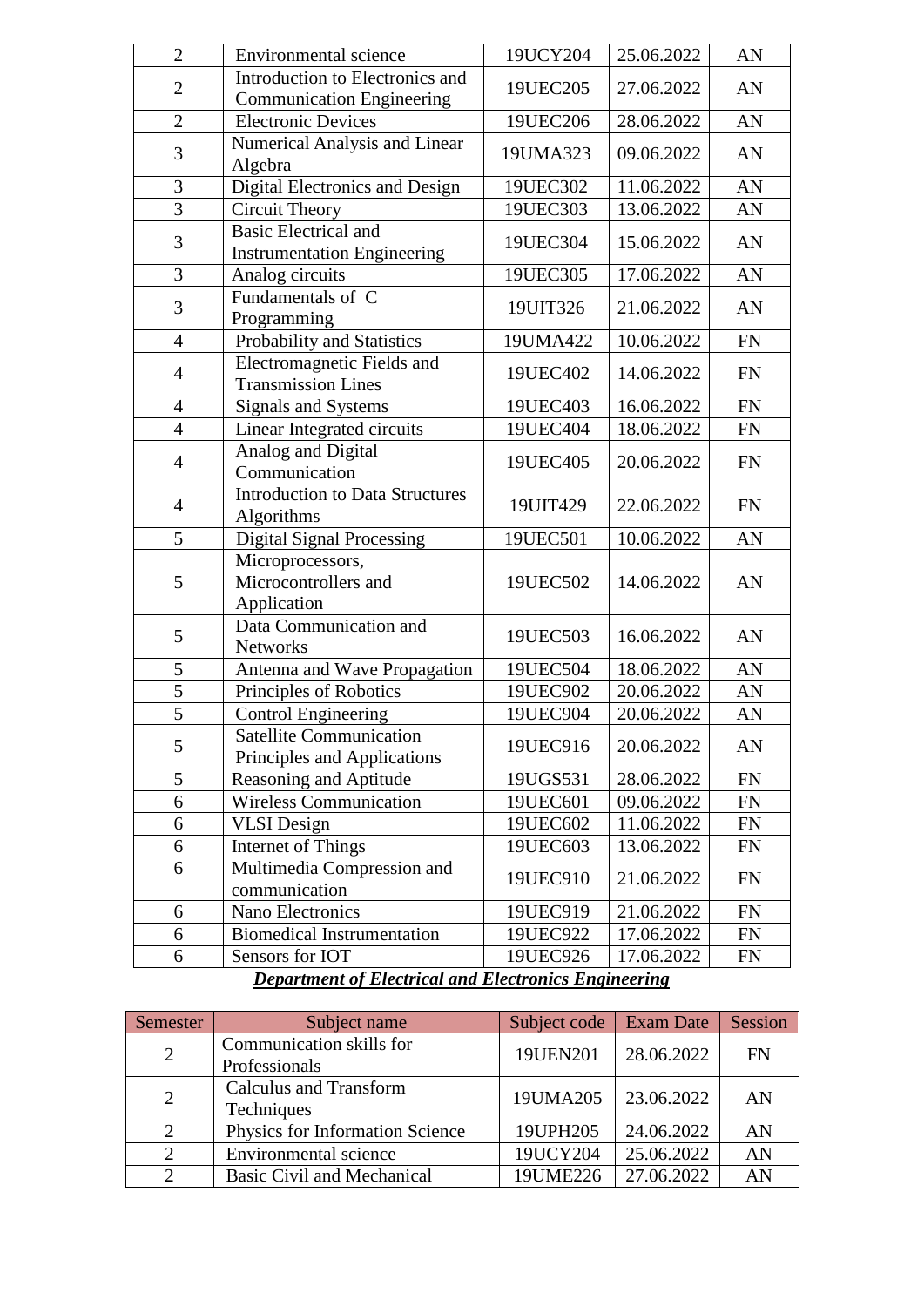|                | Engineering                              |          |            |           |
|----------------|------------------------------------------|----------|------------|-----------|
| $\overline{2}$ | Introduction to Electrical and           | 19UEE205 | 28.06.2022 | AN        |
|                | <b>Electronics Engineering</b>           |          |            |           |
| 3              | Probability, Statistics, Complex         | 19UMA324 | 09.06.2022 | AN        |
|                | Analysis and Numerical Methods           |          |            |           |
| 3              | <b>Electrical Circuit Analysis</b>       | 19UEE302 | 11.06.2022 | AN        |
| $\overline{3}$ | <b>Electrical Machines - I</b>           | 19UEE303 | 13.06.2022 | AN        |
| $\overline{3}$ | <b>Analog Electronics</b>                | 19UEE304 | 15.06.2022 | AN        |
| $\overline{3}$ | <b>Electromagnetic Fields</b>            | 19UEE305 | 17.06.2022 | AN        |
| 3              | <b>Electrical Measurements and</b>       | 19UEE306 | 21.06.2022 | AN        |
|                | Instrumentation                          |          |            |           |
| $\overline{4}$ | Electrical Machines - II                 | 19UEE401 | 10.06.2022 | <b>FN</b> |
| $\overline{4}$ | <b>Control Systems</b>                   | 19UEE402 | 14.06.2022 | <b>FN</b> |
| $\overline{4}$ | Principles of Digital Electronics        | 19UEE403 | 16.06.2022 | <b>FN</b> |
| $\overline{4}$ | <b>Electrical Power Transmission and</b> | 19UEE404 | 18.06.2022 | <b>FN</b> |
|                | Distribution                             |          |            |           |
| $\overline{4}$ | Data structures using C                  | 19UIT426 | 20.06.2022 | <b>FN</b> |
| $\overline{4}$ | Reasoning and Quantitative               | 19UGS431 | 28.06.2022 | <b>FN</b> |
|                | Aptitude                                 |          |            |           |
| 5              | <b>Power Electronics</b>                 | 19UEE501 | 10.06.2022 | AN        |
| 5              | Internet of Things for Electrical        | 19UEE502 | 14.06.2022 | AN        |
|                | Automation                               |          |            |           |
| 5              | Microprocessor and                       | 19UEE503 | 16.06.2022 | AN        |
|                | Microcontroller Programming              |          |            |           |
| $\overline{5}$ | <b>Energy Audit</b>                      | 19UEE909 | 18.06.2022 | AN        |
| $\overline{5}$ | Robotics and Automation                  | 19UEE912 | 20.06.2022 | AN        |
| 6              | <b>Electric Drives and Control</b>       | 19UEE601 | 09.06.2022 | <b>FN</b> |
| $\overline{6}$ | <b>Power System Analysis</b>             | 19UEE602 | 11.06.2022 | <b>FN</b> |
| 6              | <b>High Voltage Engineering</b>          | 19UEE902 | 13.06.2022 | <b>FN</b> |
| 6              | <b>Special Electrical Machines</b>       | 19UEE904 | 21.06.2022 | <b>FN</b> |
| 6              | Digital Signal Processing for            | 19UEC621 | 17.06.2022 | <b>FN</b> |
|                | <b>Electrical Engineers</b>              |          |            |           |

## *Department of Computer Science and Engineering*

| Semester       | Subject name                                         | Subject code | <b>Exam Date</b> | Session   |
|----------------|------------------------------------------------------|--------------|------------------|-----------|
| $\overline{2}$ | Communication skills for<br>Professionals            | 19UEN201     | 28.06.2022       | <b>FN</b> |
| $\overline{2}$ | Differential Equations and<br>Complex analysis       | 19UMA203     | 23.06.2022       | AN        |
| $\overline{2}$ | Physics for Information Science                      | 19UPH205     | 24.06.2022       | AN        |
| $\overline{2}$ | Environmental science                                | 19UCY204     | 25.06.2022       | AN        |
| $\overline{2}$ | Introduction to Computer<br>science and Engineering  | 19UCS205     | 27.06.2022       | AN        |
| $\overline{2}$ | Programming using C                                  | 19UCS206     | 28.06.2022       | AN        |
| 3              | Probability, Queuing Theory<br>and Numerical Methods | 19UMA322     | 09.06.2022       | AN        |
| 3              | Data Structures                                      | 19UCS302     | 11.06.2022       | AN        |
| 3              | <b>Digital Electronics</b>                           | 19UCS303     | 13.06.2022       | AN        |
| 3              | <b>Object Oriented Programming</b><br>using Java     | 19UCS304     | 15.06.2022       | AN        |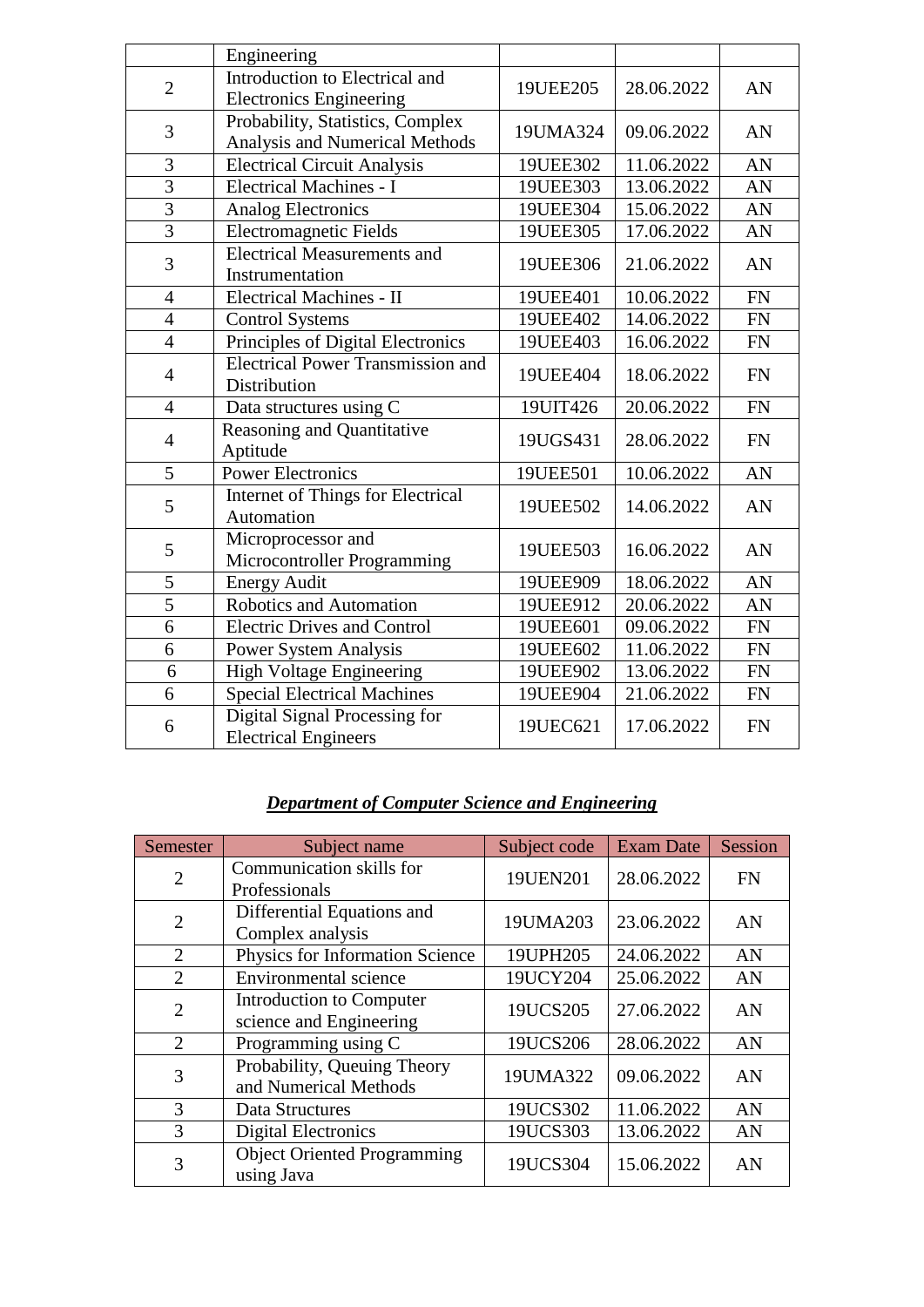| 3              | <b>Operating Systems</b>                              | 19UCS305 | 17.06.2022 | AN        |
|----------------|-------------------------------------------------------|----------|------------|-----------|
| $\overline{3}$ | <b>Computer Organization</b>                          | 19UCS306 | 21.06.2022 | AN        |
| $\overline{4}$ | <b>Transforms and Discrete</b><br>Mathematics         | 19UMA421 | 10.06.2022 | <b>FN</b> |
| $\overline{4}$ | Design and Analysis of<br>Algorithms                  | 19UCS403 | 14.06.2022 | <b>FN</b> |
| $\overline{4}$ | <b>Computer Communications and</b><br><b>Networks</b> | 19UCS402 | 16.06.2022 | <b>FN</b> |
| $\overline{4}$ | Microprocessors and<br>Microcontrollers               | 19UEC425 | 18.06.2022 | <b>FN</b> |
| $\overline{4}$ | <b>Database System Concepts</b>                       | 19UCS404 | 20.06.2022 | <b>FN</b> |
| 5              | Internet and Web Technology                           | 19UCS501 | 10.06.2022 | AN        |
| $\overline{5}$ | <b>Software Engineering Practices</b>                 | 19UCS502 | 14.06.2022 | AN        |
| 5              | Mobile Applications Design<br>and Development         | 19UCS503 | 16.06.2022 | AN        |
| 5              | Theory of Computation                                 | 19UCS504 | 18.06.2022 | AN        |
| $\overline{5}$ | <b>Cyber Security</b>                                 | 19UCS919 | 20.06.2022 | AN        |
| $\overline{5}$ | Reasoning and Aptitude                                | 19UGS531 | 28.06.2022 | <b>FN</b> |
| 6              | Principles of Compiler Design                         | 19UCS601 | 09.06.2022 | <b>FN</b> |
| 6              | Cryptography and Network<br>Security                  | 19UCS602 | 11.06.2022 | <b>FN</b> |
| 6              | Artificial Intelligence and<br>Machine Learning       | 19UCS603 | 13.06.2022 | <b>FN</b> |
| 6              | Human Computer Interaction                            | 19UCS917 | 21.06.2022 | <b>FN</b> |
| 6              | <b>Information Storage</b><br>Management              | 19UCS921 | 21.06.2022 | <b>FN</b> |
| 6              | Mobile and Pervasive<br>computing                     | 19UCS925 | 21.06.2022 | <b>FN</b> |
| 6              | Data Mining                                           | 19UCS909 | 17.06.2022 | <b>FN</b> |
| 6              | <b>Blockchain Technology</b>                          | 19UCS918 | 17.06.2022 | <b>FN</b> |
| 6              | C# and .NET Framework                                 | 19UCS922 | 17.06.2022 | <b>FN</b> |

*Department of Information Technology*

| Semester       | Subject name                                                                      | Subject code | <b>Exam Date</b> | Session   |
|----------------|-----------------------------------------------------------------------------------|--------------|------------------|-----------|
| $\overline{2}$ | Communication skills for<br>Professionals                                         | 19UEN201     | 28.06.2022       | <b>FN</b> |
| $\overline{2}$ | Differential Equations and<br><b>Complex Analysis</b>                             | 19UMA203     | 23.06.2022       | AN        |
| $\overline{2}$ | Physics for Information<br>Science                                                | 19UPH205     | 24.06.2022       | AN        |
| $\overline{2}$ | Environmental science                                                             | 19UCY204     | 25.06.2022       | AN        |
| $\overline{2}$ | Introduction to Information<br>Technology                                         | 19UIT206     | 27.06.2022       | AN        |
| $\overline{2}$ | Programming Fundamentals<br>using Python                                          | 19UIT205     | 28.06.2022       | AN        |
| 3              | Probability, Queuing Theory<br>and Numerical methods<br>(Common to $CSE \& \Pi$ ) | 19UMA322     | 09.06.2022       | AN        |
| 3              | Data structures and Algorithms                                                    | 19UIT302     | 11.06.2022       | AN        |
| 3              | C Programming                                                                     | 19UIT303     | 13.06.2022       | AN        |
| 3              | Digital Principles and System<br>Design                                           | 19UIT304     | 15.06.2022       | AN        |
| 3              | Principles of Operating Systems                                                   | 19UIT305     | 17.06.2022       | AN        |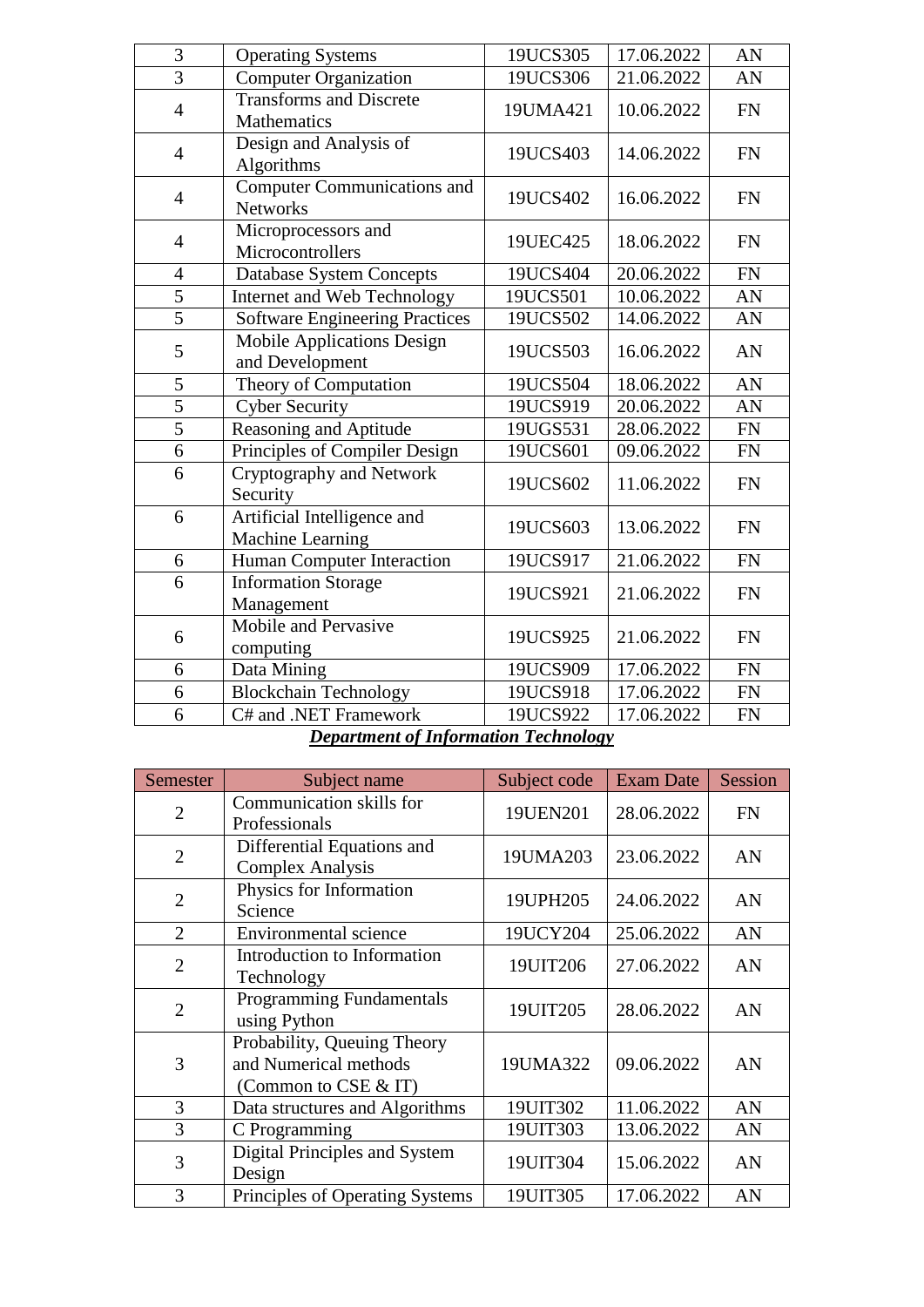| 3              | Software Engineering<br>Methodology                       | 19UIT306 | 21.06.2022 | AN        |
|----------------|-----------------------------------------------------------|----------|------------|-----------|
| $\overline{4}$ | <b>Transforms and Discrete</b><br><b>Mathematics</b>      | 19UMA421 | 10.06.2022 | <b>FN</b> |
| $\overline{4}$ | Design Methods and Analysis<br>of Algorithms              | 19UIT402 | 14.06.2022 | <b>FN</b> |
| $\overline{4}$ | <b>Object Oriented Programming</b><br>in $C++$            | 19UIT403 | 16.06.2022 | <b>FN</b> |
| $\overline{4}$ | <b>Database Management Systems</b>                        | 19UIT404 | 18.06.2022 | <b>FN</b> |
| $\overline{4}$ | Computer Organization and<br>Architecture                 | 19UIT405 | 20.06.2022 | <b>FN</b> |
| $\overline{4}$ | <b>Computer Networks</b>                                  | 19UIT406 | 22.06.2022 | <b>FN</b> |
| 5              | <b>Object Oriented Programming</b><br><b>Using Python</b> | 19UIT501 | 10.06.2022 | AN        |
| 5              | <b>Cyber Security Management</b>                          | 19UIT502 | 14.06.2022 | AN        |
| $\overline{5}$ | Mining and Analysis of big data                           | 19UIT503 | 16.06.2022 | AN        |
| 5              | Microprocessor Based System<br>Design                     | 19UIT504 | 18.06.2022 | AN        |
| 5              | Internet Technology and Web<br>Design                     | 19UIT902 | 20.06.2022 | AN        |
| $\overline{5}$ | Reasoning and Aptitude                                    | 19UGS531 | 28.06.2022 | <b>FN</b> |
| 6              | Java Programming (Integrated<br>Courses)                  | 19UIT601 | 09.06.2022 | <b>FN</b> |
| 6              | Artificial Intelligence                                   | 19UIT602 | 11.06.2022 | <b>FN</b> |
| 6              | Insight in to Cloud Computing<br>(Integrated Courses)     | 19UIT903 | 13.06.2022 | <b>FN</b> |
| 6              | Fundamentals of Image<br>Processing (Integrated Courses)  | 19UIT906 | 13.06.2022 | <b>FN</b> |
| 6              | <b>Software Testing</b>                                   | 19UIT912 | 17.06.2022 | <b>FN</b> |
| 6              | <b>System Software Internals</b>                          | 19UIT913 | 17.06.2022 | <b>FN</b> |

## *Department of Chemical Engineering*

| Semester       | Subject name                                                             | Subject<br>code | <b>Exam Date</b> | Session   |
|----------------|--------------------------------------------------------------------------|-----------------|------------------|-----------|
| $\overline{2}$ | Communication skills for<br>Professionals                                | 19UEN201        | 28.06.2022       | <b>FN</b> |
| $\overline{2}$ | Calculus, Complex Analysis and<br>Transform techniques                   | 19UMA207        | 23.06.2022       | AN        |
| $\overline{2}$ | <b>Material Physics</b>                                                  | 19UPH203        | 24.06.2022       | AN        |
| $\overline{2}$ | Environmental science                                                    | 19UCY204        | 25.06.2022       | AN        |
| $\overline{2}$ | <b>Introduction to Chemical</b><br>Engineering                           | 19UCH205        | 27.06.2022       | AN        |
| 2              | <b>Basic Electrical and Electronics</b><br>Engineering                   | 19UEE226        | 28.06.2022       | AN        |
| 3              | <b>Transform Techniques and</b><br><b>Partial Differential Equations</b> | 19UMA326        | 09.06.2022       | AN        |
| 3              | Process Chemistry                                                        | 19UCH302        | 11.06.2022       | AN        |
| 3              | Heat Power Engineering                                                   | 19UCH303        | 13.06.2022       | AN        |
| 3              | <b>Fluid Flow Operations</b>                                             | 19UCH304        | 15.06.2022       | AN        |
| 3              | <b>Chemical Process Calculations</b>                                     | 19UCH305        | 17.06.2022       | AN        |
| 3              | <b>Engineering Materials for Process</b><br>Industries                   | 19UCH306        | 21.06.2022       | AN        |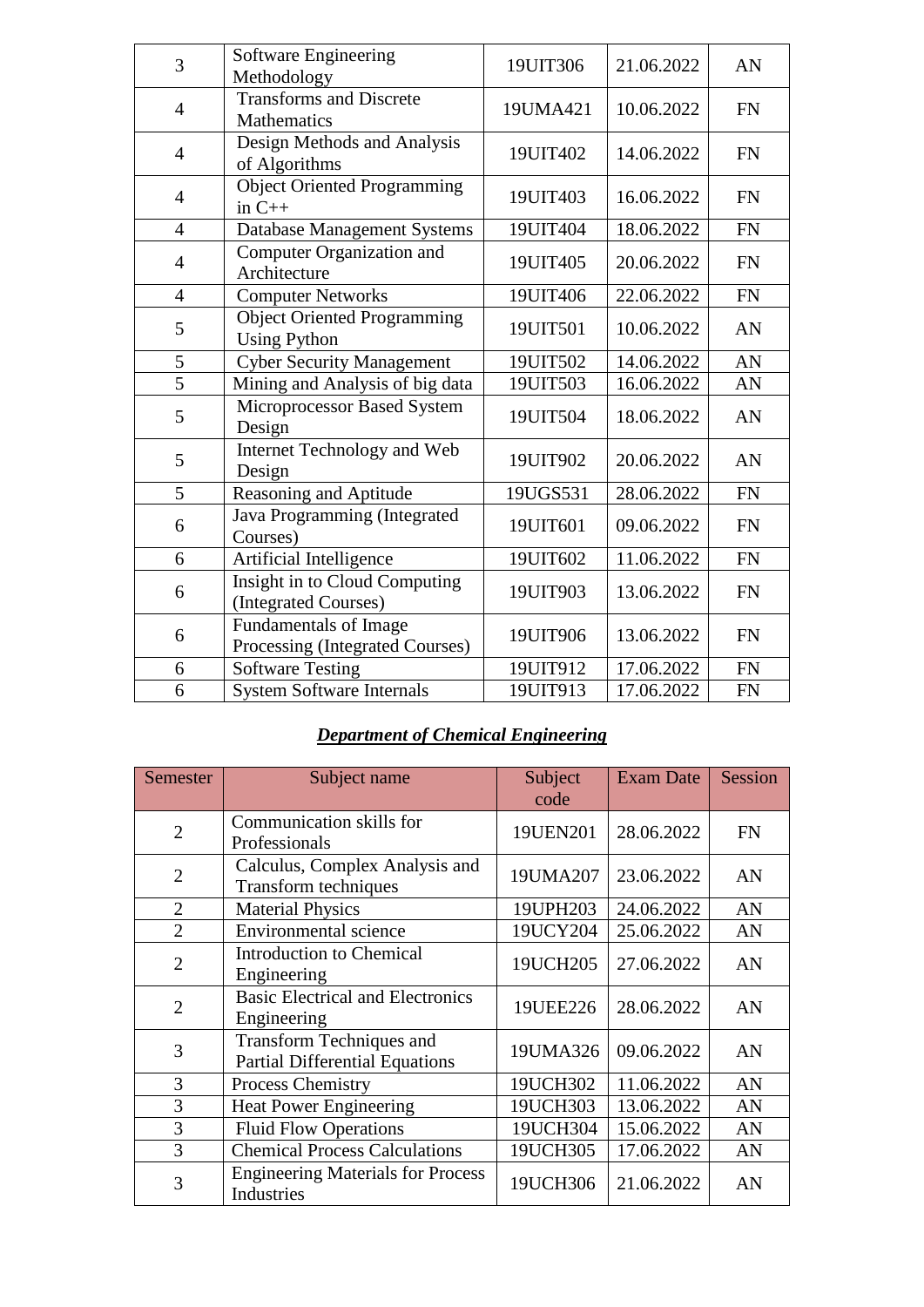| $\overline{4}$ | Numerical methods                                                             | 19UMA423 | 10.06.2022 | <b>FN</b> |
|----------------|-------------------------------------------------------------------------------|----------|------------|-----------|
| $\overline{4}$ | Chemical engineering<br>Thermodynamics                                        | 19UCH402 | 14.06.2022 | <b>FN</b> |
| $\overline{4}$ | <b>Heat Transfer</b>                                                          | 19UCH403 | 16.06.2022 | <b>FN</b> |
| $\overline{4}$ | Mechanical operation                                                          | 19UCH404 | 18.06.2022 | <b>FN</b> |
| $\overline{4}$ | <b>Chemical process Industries</b>                                            | 19UCH405 | 20.06.2022 | <b>FN</b> |
| $\overline{4}$ | Mass Transfer -I                                                              | 19UCH406 | 22.06.2022 | <b>FN</b> |
| $\overline{4}$ | <b>Reasoning and Quantitative</b><br>Aptitude                                 | 19UGS431 | 28.06.2022 | <b>FN</b> |
| 5              | Process Economics and<br>Management                                           | 19UCH501 | 10.06.2022 | AN        |
| 5              | Mass Transfer - II                                                            | 19UCH502 | 14.06.2022 | AN        |
| 5              | <b>Chemical Engineering Reaction I</b>                                        | 19UCH503 | 16.06.2022 | AN        |
| 5              | Petroleum Refining Engineering                                                | 19UCH901 | 18.06.2022 | AN        |
| 5              | Waste Water Treatment and<br>Recycling                                        | 19UCH910 | 20.06.2022 | AN        |
| 6              | Chemical Reaction Engineering -<br>$_{\rm II}$                                | 19UCH601 | 09.06.2022 | <b>FN</b> |
| 6              | Process Instrumentation<br><b>Dynamics and Control</b><br>(Integrated Course) | 19UCH602 | 11.06.2022 | <b>FN</b> |
| 6              | Process Equipment Design                                                      | 19UCH603 | 13.06.2022 | <b>FN</b> |
| 6              | Food Science and Technology                                                   | 19UCH904 | 17.06.2022 | <b>FN</b> |
|                |                                                                               |          |            |           |

#### *Department of Biomedical Engineering*

| <b>Semester</b> | Subject name                                                                                               | Subject code | <b>Exam Date</b> | Session   |
|-----------------|------------------------------------------------------------------------------------------------------------|--------------|------------------|-----------|
| $\overline{2}$  | Communication skills for<br>Professionals                                                                  | 19UEN201     | 28.06.2022       | <b>FN</b> |
| $\overline{2}$  | Calculus, Complex Analysis<br>and Transform techniques                                                     |              | 23.06.2022       | AN        |
| $\mathbf{2}$    | <b>Biomaterial Physics</b>                                                                                 | 19UPH204     | 24.06.2022       | AN        |
| $\overline{2}$  | <b>Environmental</b> science                                                                               | 19UCY204     | 25.06.2022       | AN        |
| $\overline{2}$  | <b>Introduction to Biomedical</b><br>Engineering                                                           | 19UBM205     | 27.06.2022       | AN        |
| $\overline{2}$  | Electrical circuits and<br>Measurements                                                                    | 19UBM206     | 28.06.2022       | AN        |
| 3               | <b>Transform Techniques and</b><br><b>Partial Differential Equations</b><br>(Common to AGRI, CHE &<br>BME) | 19UMA326     | 09.06.2022       | AN        |
| 3               | Human Anatomy and Physiology                                                                               | 19UBM302     | 11.06.2022       | AN        |
| $\overline{3}$  | Biochemistry                                                                                               | 19UBM303     | 13.06.2022       | AN        |
| $\overline{3}$  | Biomedical Instrumentation                                                                                 | 19UBM304     | 15.06.2022       | AN        |
| 3               | Semiconductor Devices and<br>Circuits                                                                      | 19UBM305     | 17.06.2022       | AN        |
| 3               | <b>Sensors and Measuring</b><br>Techniques                                                                 |              | 21.06.2022       | AN        |
| $\overline{4}$  | Probability and Inferential<br><b>Statistics</b>                                                           |              | 10.06.2022       | <b>FN</b> |
| $\overline{4}$  | Analog and Digital Integrated<br>Circuits                                                                  |              | 14.06.2022       | <b>FN</b> |
| $\overline{4}$  | <b>Medical Physics</b>                                                                                     | 19UBM403     | 16.06.2022       | <b>FN</b> |
| $\overline{4}$  | Principles of Signals and                                                                                  | 19UBM404     | 18.06.2022       | <b>FN</b> |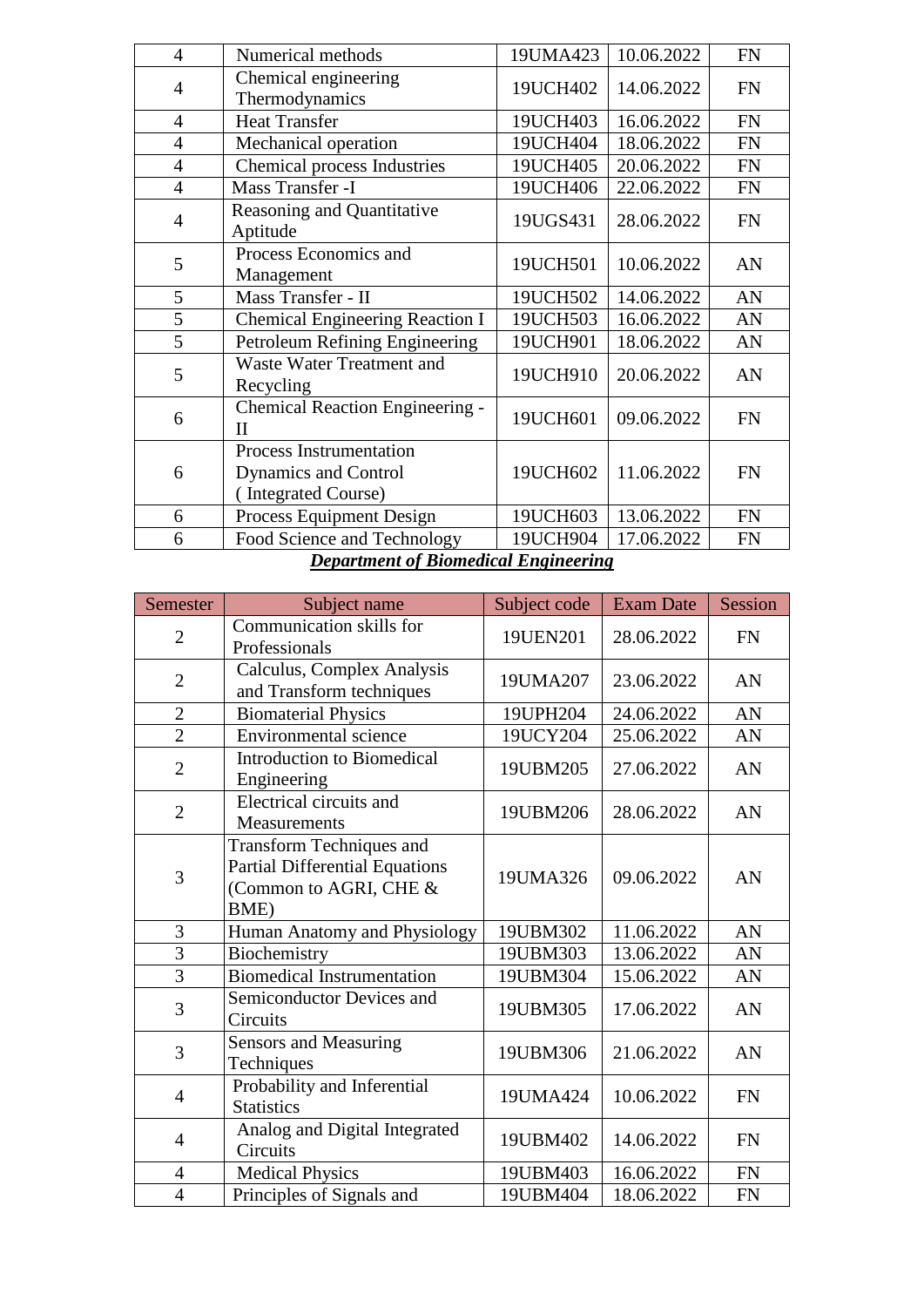|                | <b>Systems</b>                                                                    |          |            |           |
|----------------|-----------------------------------------------------------------------------------|----------|------------|-----------|
| $\overline{4}$ | Pathology and Microbiology                                                        | 19UBM405 | 20.06.2022 | <b>FN</b> |
| $\overline{4}$ | Diagnostic and Therapeutic<br>Equipment's $- I$                                   | 19UBM406 | 22.06.2022 | <b>FN</b> |
| 5              | Microprocessor and<br>Microcontroller                                             | 19UBM501 | 10.06.2022 | AN        |
| 5              | Diagnostic and Therapeutic<br>Equipment's -II                                     | 19UBM502 | 14.06.2022 | AN        |
| 5              | Bio control System                                                                | 19UBM503 | 16.06.2022 | AN        |
| 5              | Principles of Digital Signal<br>Processing                                        | 19UBM504 | 18.06.2022 | AN        |
| 5              | Rehabilitation Engineering and<br><b>Robotics</b>                                 | 19UBM917 | 20.06.2022 | AN        |
| 5              | Principles of Tissue<br>Engineering                                               |          | 20.06.2022 | AN        |
| 6              | <b>Medical Imaging Equipments</b>                                                 | 19UBM601 | 09.06.2022 | <b>FN</b> |
| 6              | <b>Biomechanics</b>                                                               | 19UBM602 | 11.06.2022 | <b>FN</b> |
| 6              | Drug Delivery Systems                                                             | 19UBM907 | 13.06.2022 | <b>FN</b> |
| 6              | <b>Medical Radiation Safety</b><br>Engineering                                    | 19UBM909 | 21.06.2022 | <b>FN</b> |
| 6              | <b>Object Oriented Programming</b><br>and Data Structures (Integrated<br>Courses) |          | 17.06.2022 | <b>FN</b> |
| 6              | Logical Reasoning and<br>Aptitude                                                 | 19UGS631 | 28.06.2022 | <b>FN</b> |

## *Department of Agriculture Engineering*

| Semester       | Subject name                                                       | Subject code | <b>Exam Date</b> | Session   |
|----------------|--------------------------------------------------------------------|--------------|------------------|-----------|
| $\overline{2}$ | Communication skills for<br>Professionals                          | 19UEN201     | 28.06.2022       | <b>FN</b> |
| $\overline{2}$ | Calculus, Complex Analysis and<br>Transform techniques             | 19UMA207     | 23.06.2022       | AN        |
| $\overline{2}$ | <b>Green Physics</b>                                               | 19UPH207     | 24.06.2022       | AN        |
| $\overline{2}$ | <b>Environmental science</b>                                       | 19UCY204     | 25.06.2022       | AN        |
| $\overline{2}$ | Introduction to Agriculture<br>Engineering                         | 19UAG201     | 27.06.2022       | AN        |
| $\overline{2}$ | <b>Basic Electrical and Electronics</b><br>Engineering             | 19UEE226     | 28.06.2022       | AN        |
| 3              | Transforms Techniques and<br><b>Partial Differential Equations</b> | 19UMA326     | 09.06.2022       | AN        |
| 3              | Unit Operations in Agricultural<br>Processing                      | 19UAG302     | 11.06.2022       | AN        |
| 3              | <b>Fundamentals of Engineering</b><br>Mechanics                    | 19UAG303     | 13.06.2022       | AN        |
| 3              | Fundamentals of Theory of<br>Machines                              | 19UAG304     | 15.06.2022       | AN        |
| 3              | Fluid Mechanics and Open<br><b>Channel Hydraulics</b>              | 19UAG305     | 17.06.2022       | AN        |
| 3              | Principles and Practices of crop<br>Production                     | 19UAG306     | 21.06.2022       | AN        |
| $\overline{4}$ | Probability, Statistics and<br><b>Numerical Methods</b>            | 19UMA425     | 10.06.2022       | <b>FN</b> |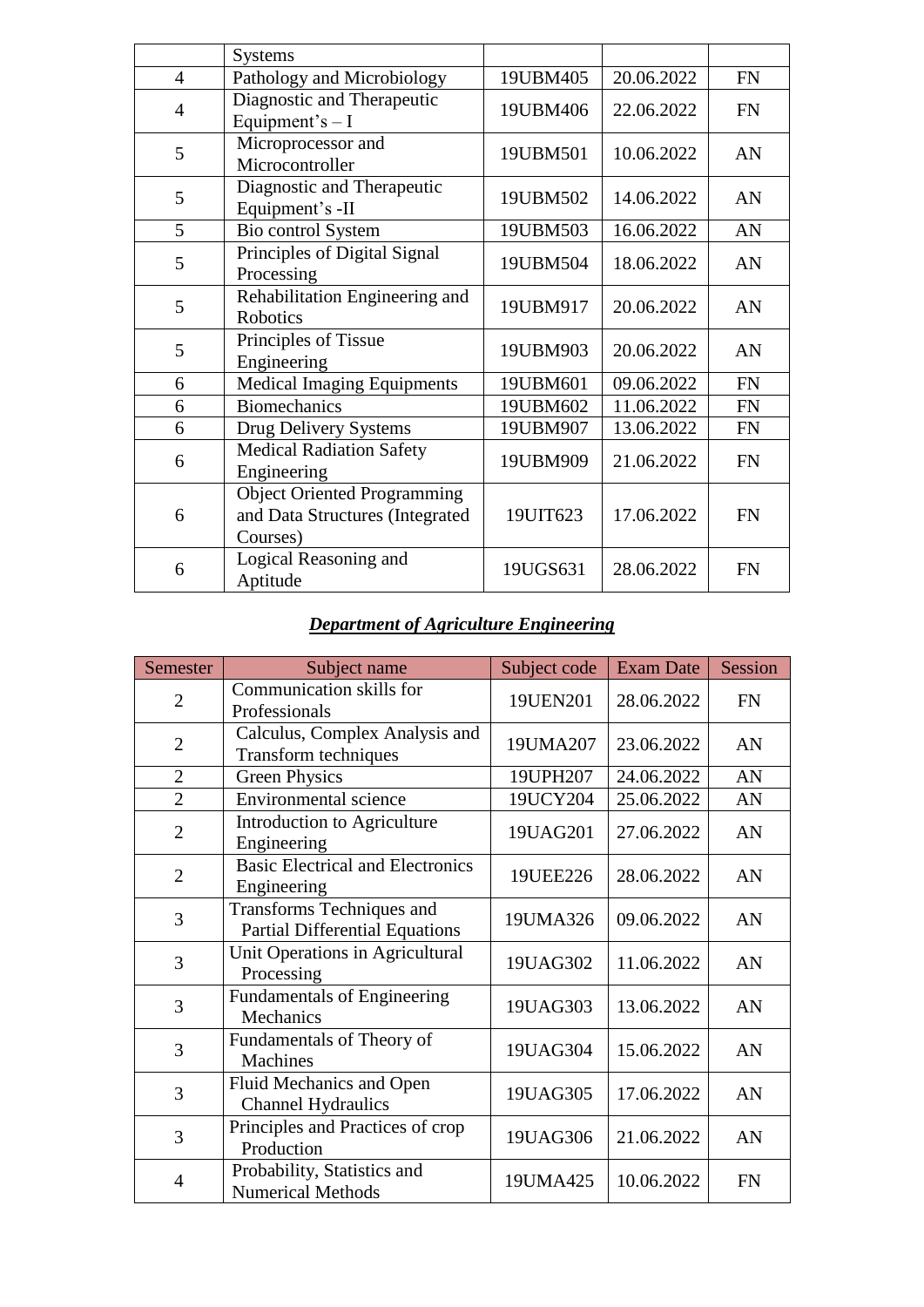| $\overline{4}$ | <b>Tractor and Power Units</b>                                              | 19UAG402 | 14.06.2022 | <b>FN</b> |
|----------------|-----------------------------------------------------------------------------|----------|------------|-----------|
| 4              | Soil and Water Conservation<br>Engineering                                  | 19UAG403 | 16.06.2022 | <b>FN</b> |
| $\overline{4}$ | Refrigeration and Air<br><b>Conditioning for Agriculture</b><br>Engineering | 19UAG404 | 18.06.2022 | <b>FN</b> |
| $\overline{4}$ | Surveying and Leveling                                                      | 19UAG405 | 20.06.2022 | <b>FN</b> |
| 4              | Object Oriented Programming in<br>Python                                    | 19UIT427 | 22.06.2022 | <b>FN</b> |
| $\overline{4}$ | Reasoning and Quantitative<br>Aptitude                                      | 19UGS431 | 28.06.2022 | <b>FN</b> |
| 5              | <b>Irrigation and Drainage</b><br>Engineering                               | 19UAG501 | 10.06.2022 | AN        |
| 5              | <b>Agricultural Farm Machinery</b>                                          | 19UAG502 | 14.06.2022 | AN        |
| 5              | Micro Irrigation System                                                     | 19UAG503 | 16.06.2022 | AN        |
| $\overline{5}$ | Drying and Storage Engineering                                              | 19UAG911 | 18.06.2022 | AN        |
| 5              | Design and Construction of<br>Green house                                   | 19UAG907 | 20.06.2022 | AN        |
| 6              | Hydrology and Water Resource<br>Engineering                                 | 19UAG601 | 09.06.2022 | <b>FN</b> |
| 6              | Design of Agricultural<br>19UAG602<br>Machinery                             |          | 11.06.2022 | <b>FN</b> |
| 6              | Ground Water and Well<br>Engineering                                        | 19UAG603 | 13.06.2022 | <b>FN</b> |
| 6              | Design of Food Processing<br>Equipment                                      | 19UAG909 | 21.06.2022 | <b>FN</b> |
| 6              | <b>Agricultural Extension</b>                                               | 19UAG910 | 17.06.2022 | <b>FN</b> |

## *Department of Computer Science and Business Systems*

| Semester       | Subject name                                             | Subject code | <b>Exam Date</b> | Session   |
|----------------|----------------------------------------------------------|--------------|------------------|-----------|
| $\overline{2}$ | Business Communication & Value<br>Science - II           | 19UEN202     | 28.06.2022       | <b>FN</b> |
| $\overline{2}$ | Linear algebra and Numerical<br>techniques               | 19UMA208     | 23.06.2022       | AN        |
| $\overline{2}$ | <b>Statistical methods</b>                               | 19UMA209     | 24.06.2022       | AN        |
| $\overline{2}$ | <b>Environmental science</b>                             | 19UCY204     | 25.06.2022       | AN        |
| $\overline{2}$ | Introduction to Data structures and<br>algorithms        | 19UCB206     | 27.06.2022       | AN        |
| $\overline{2}$ | Principles of Electronics<br>Engineering                 | 19UEC225     | 28.06.2022       | AN        |
| 3              | <b>Discrete Mathematics and Calculus</b>                 | 19UMA327     | 09.06.2022       | AN        |
| 3              | <b>Business Communication and</b><br>Value Science - III | 19UEN301     | 11.06.2022       | AN        |
| 3              | <b>Computational Statistics</b>                          | 19UCB303     | 13.06.2022       | AN        |
| 3              | <b>Object Oriented Programming</b>                       | 19UCB304     | 15.06.2022       | AN        |
| 3              | <b>Operating Systems Concepts</b>                        | 19UCB305     | 17.06.2022       | AN        |
| 3              | <b>Computer Organization</b><br>Architecture             | 19UCB306     | 21.06.2022       | AN        |
| $\overline{4}$ | <b>Computer Networks</b>                                 | 19UCB402     | 10.06.2022       | <b>FN</b> |
| 4              | Introduction to Design and<br>Analysis of Algorithms     | 19UCB403     | 14.06.2022       | <b>FN</b> |
| $\overline{4}$ | <b>Database Management Systems</b>                       | 19UCB404     | 16.06.2022       | <b>FN</b> |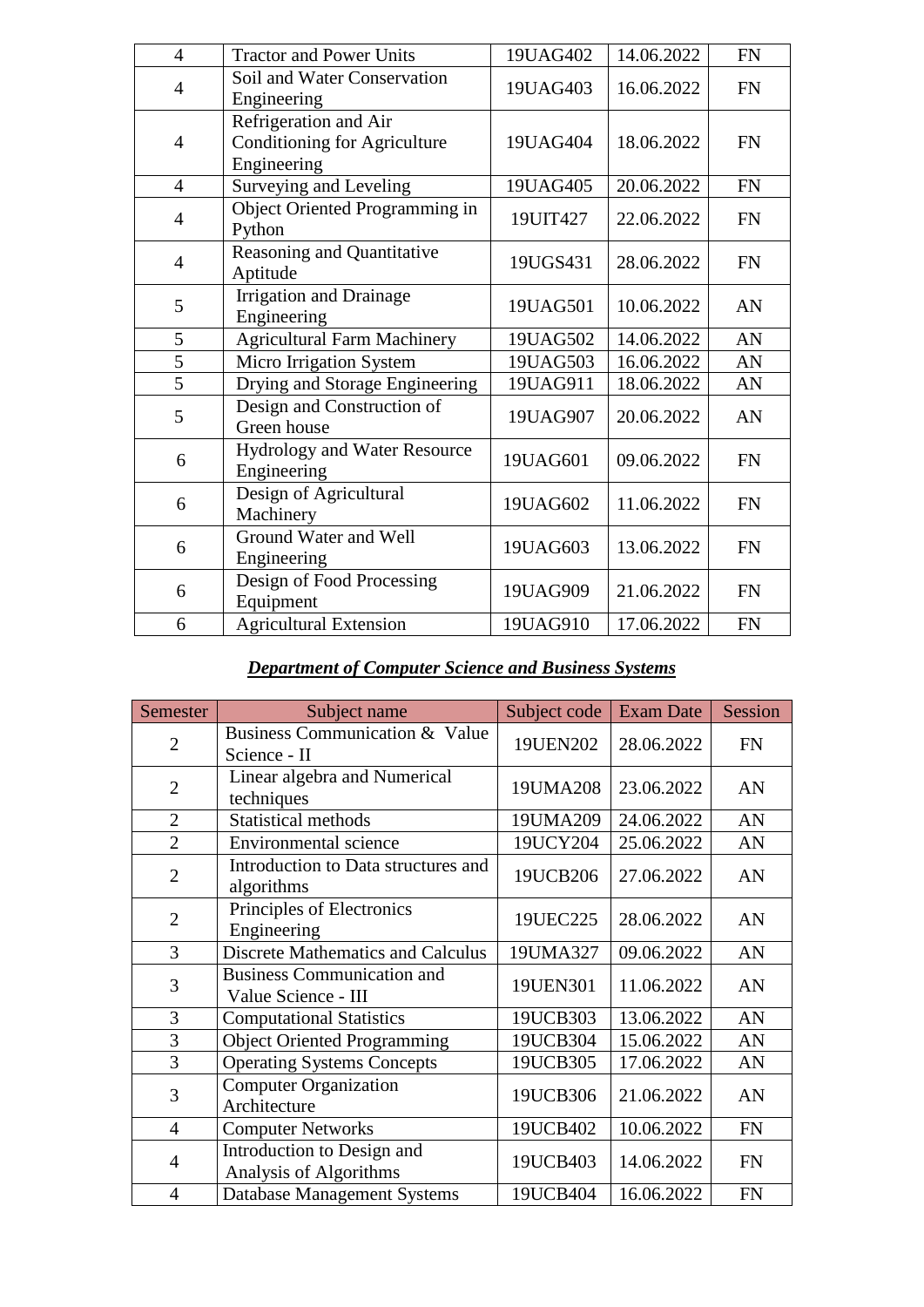| $\overline{4}$ | Formal Languages and Automata<br>Theory           | 19UCB405 | 18.06.2022        | FN |
|----------------|---------------------------------------------------|----------|-------------------|----|
| $\overline{4}$ | <b>Python Programming (Integrated)</b><br>Course) | 19UCB406 | $\mid$ 20.06.2022 | FN |
| 4              | Business Communication & Value<br>Science - IV    | 19UEN401 | 22.06.2022        | FN |

## *Department of Biotechnology*

| Semester       | Subject name                                                  | Subject code | <b>Exam Date</b> | Session   |
|----------------|---------------------------------------------------------------|--------------|------------------|-----------|
| $\overline{2}$ | Communication skills for<br>Professionals                     | 19UEN201     | 28.06.2022       | <b>FN</b> |
| $\overline{2}$ | Calculus, Complex Analysis and<br><b>Transform techniques</b> | 19UMA207     | 23.06.2022       | AN        |
| $\overline{2}$ | <b>Biomaterial physics</b>                                    | 19UPH204     | 24.06.2022       | AN        |
| $\overline{2}$ | <b>Environmental science</b>                                  | 19UCY204     | 25.06.2022       | AN        |
| $\overline{2}$ | Microbiology                                                  | 19UBT205     | 27.06.2022       | AN        |
| $\overline{2}$ | Principles of Biochemistry                                    | 19UBT206     | 28.06.2022       | AN        |
| 3              | Transform techniques and partial<br>differential equations    |              | 09.06.2022       | AN        |
| 3              | Stoichiometry                                                 | 19UBT302     | 11.06.2022       | AN        |
| $\overline{3}$ | Instrumental methods of analysis                              | 19UBT303     | 13.06.2022       | AN        |
| 3              | Applied thermodynamics for<br>Biotechnologists                | 19UBT304     | 15.06.2022       | AN        |
| 3              | Principles of genetics                                        | 19UBT305     | 17.06.2022       | AN        |
| 3              | <b>Biochemical metabolism</b>                                 | 19UBT306     | 21.06.2022       | AN        |
| $\overline{4}$ | Probability and Inferential Statistics                        | 19UMA424     | 10.06.2022       | <b>FN</b> |
| $\overline{4}$ | Cell Biology                                                  | 19UBT402     | 14.06.2022       | <b>FN</b> |
| $\overline{4}$ | <b>Basic Industrial Biotechnology</b>                         | 19UBT403     | 16.06.2022       | <b>FN</b> |
| $\overline{4}$ | Enzyme Engineering and<br>Technology                          | 19UBT404     | 18.06.2022       | <b>FN</b> |
| $\overline{4}$ | Fluid Particle Mechanics &<br><b>Mechanical Operations</b>    | 19UBT405     | 20.06.2022       | <b>FN</b> |
| $\overline{4}$ | <b>Bioprocess Principles</b>                                  | 19UBT406     | 22.06.2022       | <b>FN</b> |

## *Common to ALL Branches (open elective courses)*

| Semester | Subject name                                                 | Subject code | <b>Exam Date</b> | Session   |
|----------|--------------------------------------------------------------|--------------|------------------|-----------|
| 5        | <b>Industrial Psychology and Work</b><br>Ethics              | 19UME971     | 23.06.2022       | <b>FN</b> |
| 5        | Synthesis of Nanomaterial's                                  | 19UME973     | 23.06.2022       | <b>FN</b> |
| 5        | <b>JAVA</b> Fundamentals                                     | 19UCS973     | 23.06.2022       | <b>FN</b> |
| 5        | Digital Automation With IoT                                  | 19UCS976     | 23.06.2022       | <b>FN</b> |
| 5        | Non-conventional Energy<br><b>Resources and Applications</b> | 19UEE971     | 23.06.2022       | <b>FN</b> |
| 5        | Principles of Robotics                                       | 19UEE975     | 23.06.2022       | <b>FN</b> |
| 5        | Applied Soft computing                                       | 19UEE976     | 23.06.2022       | <b>FN</b> |
| 5        | Road Safety                                                  | 19UCE977     | 23.06.2022       | <b>FN</b> |
| 5        | Corrosion Science and<br>Engineering                         | 19UCH951     | 23.06.2022       | <b>FN</b> |
| 5        | <b>Biomedical Instrumentation</b><br><b>Systems</b>          | 19UBM971     | 23.06.2022       | <b>FN</b> |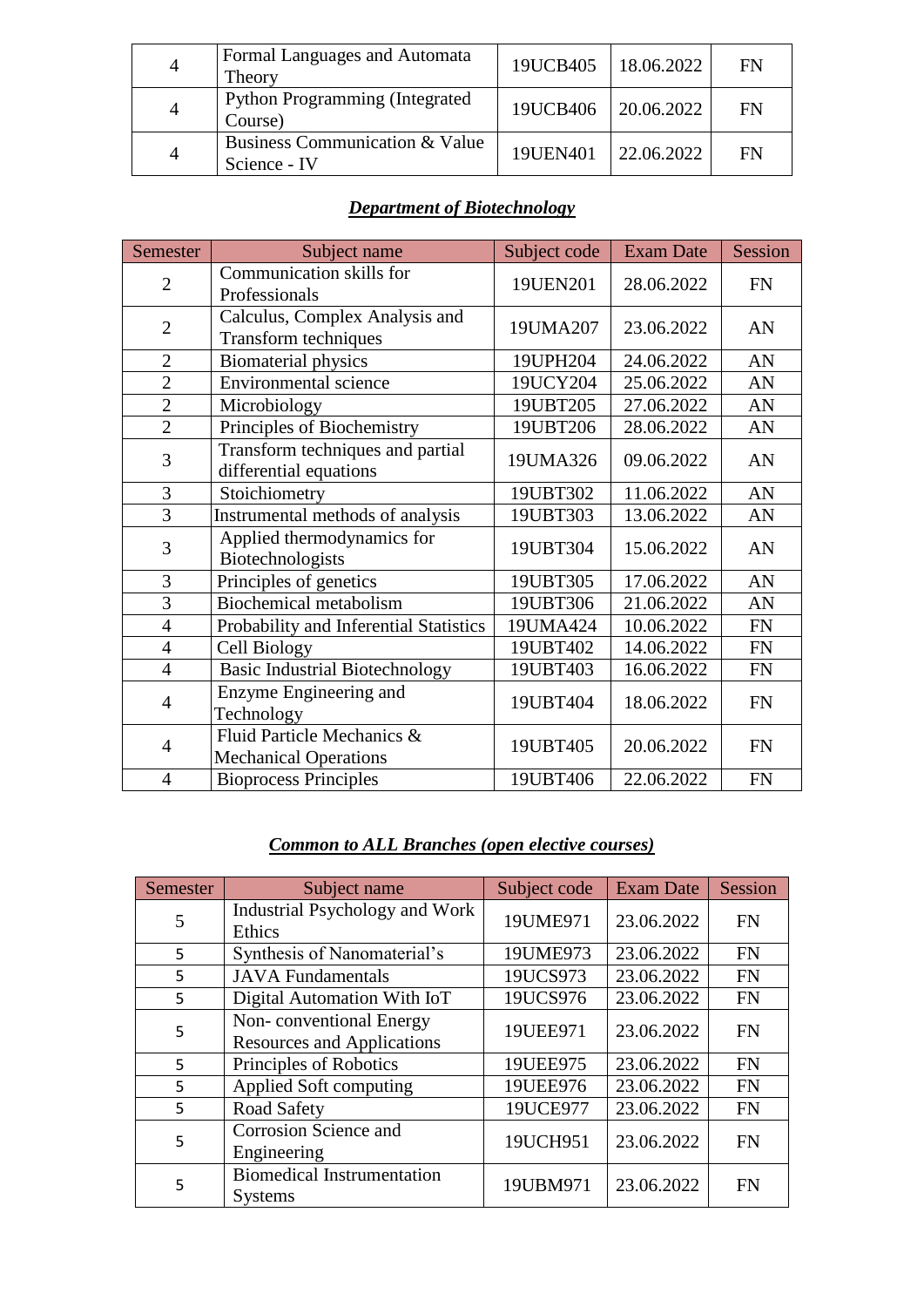| 5     | Forensic science in Health care                                | 19UBM973 | 23.06.2022 | <b>FN</b> |
|-------|----------------------------------------------------------------|----------|------------|-----------|
| 5     | IoT<br>based<br>Automation<br>and<br><b>Monitoring System</b>  | 19UEC957 | 23.06.2022 | <b>FN</b> |
| 5/6   | <b>Speak Better Write Better</b>                               | 19UEN951 | 23.06.2022 | <b>FN</b> |
| 5/6   | <b>English for Competitive Exam</b>                            | 19UEN952 | 23.06.2022 | <b>FN</b> |
| 5/6   | French for Engineers                                           | 19UFN971 | 23.06.2022 | <b>FN</b> |
| $5/6$ | German for Engineers                                           | 19UGR972 | 23.06.2022 | <b>FN</b> |
| 5/6   | Japanese for Engineers                                         | 19UJN973 | 23.06.2022 | <b>FN</b> |
| 6     | <b>Organic Farming Technology</b>                              | 19UAG971 | 23.06.2022 | <b>FN</b> |
| 6     | Occupational Safety and Health<br>in Public Health Emergencies | 19UBM975 | 23.06.2022 | <b>FN</b> |
| 6     | <b>Herbal Medicines</b>                                        | 19UBT971 | 23.06.2022 | <b>FN</b> |
| 6     | Nanomedicine for Cancer<br>Treatment                           | 19UBT974 | 23.06.2022 | <b>FN</b> |
| 6     | Air Pollution and Control<br>Engineering                       | 19UCE972 | 23.06.2022 | <b>FN</b> |
| 6     | Solid Waste Management                                         | 19UCE978 | 23.06.2022 | <b>FN</b> |
| 6     | <b>Scripting Languages</b>                                     | 19UCS975 | 23.06.2022 | <b>FN</b> |
| 6     | Introduction to C programming                                  | 19UCS978 | 23.06.2022 | FN        |
| 6     | <b>Embedded Systems and</b><br>Programming                     | 19UEC953 | 23.06.2022 | <b>FN</b> |
| 6     | Fundamentals of Digital Image<br>Processing                    | 19UEC954 | 23.06.2022 | <b>FN</b> |
| 6     | <b>Electric and Hybrid Vehicles</b>                            | 19UEE972 | 23.06.2022 | <b>FN</b> |
| 6     | <b>Solar Power Plants</b>                                      | 19UEE973 | 23.06.2022 | <b>FN</b> |
| 6     | <b>MEMS</b>                                                    | 19UEE974 | 23.06.2022 | <b>FN</b> |
| 5/6   | <b>Social Networks</b>                                         | 19UIT972 | 23.06.2022 | <b>FN</b> |
| 6     | Industrial Safety and<br>Engineering                           | 19UME972 | 23.06.2022 | <b>FN</b> |
| 6     | <b>Total Quality Management</b>                                | 19UME975 | 23.06.2022 | <b>FN</b> |
|       |                                                                |          |            |           |

#### *Common to ALL Branches*

| Semester | Subject name                           |             | Subject code | Exam Date  | Session |
|----------|----------------------------------------|-------------|--------------|------------|---------|
|          | <sup>1</sup> Comprehensive<br>Aptitude | Engineering | 19UGT651     | 27.06.2022 | FN      |